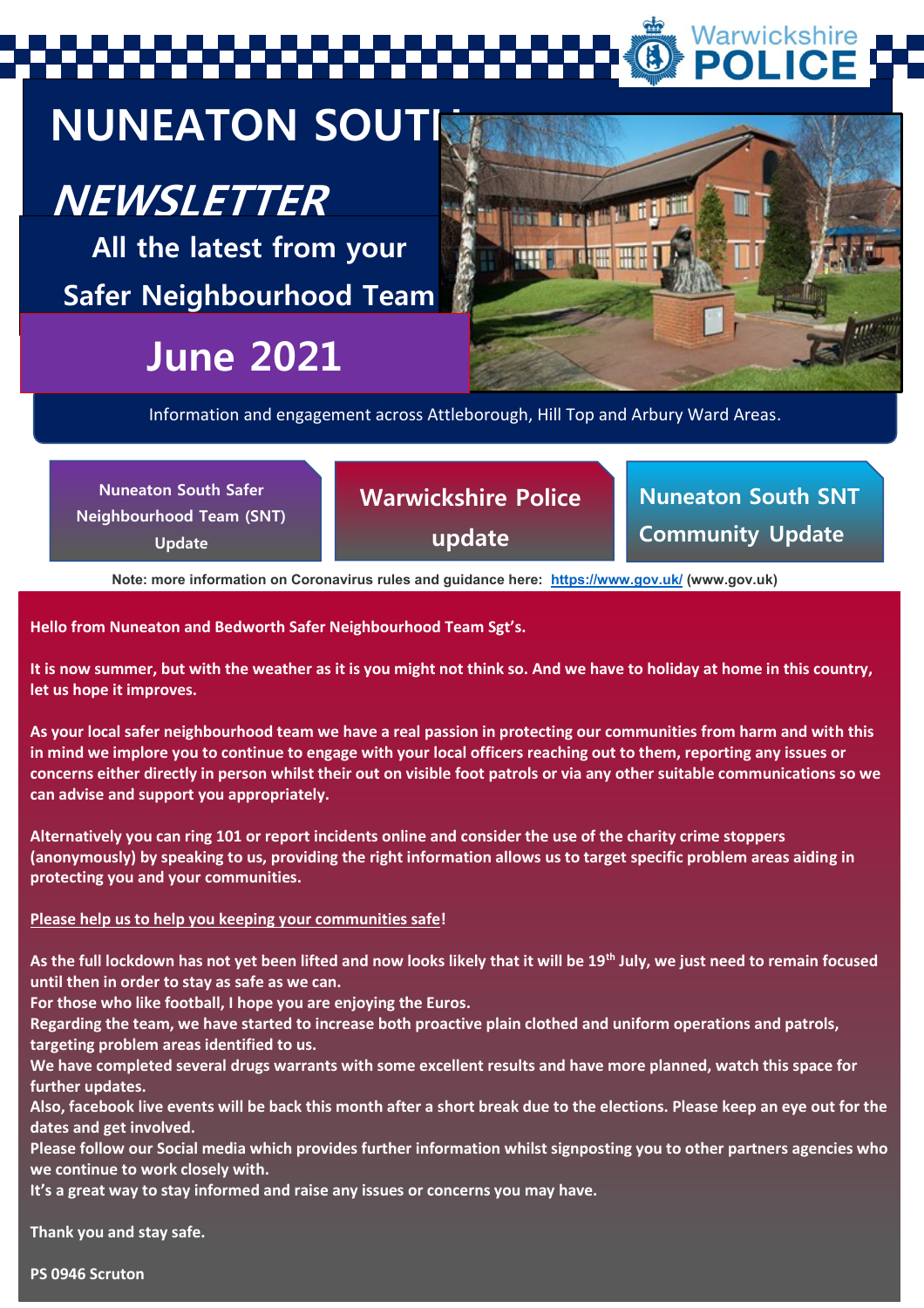Warwickshire

**Nuneaton South Safer Neighbourhood Team (SNT) Update** 

1

**We are on Twitter: @NunSouth\_SNT**

**We are on Facebook: Nuneaton and Bedworth Police**

### **Nuneaton South**

We are continuing to educate people regarding swimming in Ensor's pool, and are issuing warning letters to those who have been found swimming. Additionally, the area is being patrolled more frequently in order to prevent anyone from getting seriously injured.

Swimming at Ensor's Pool is dangerous because:

- It is an isolated location help and rescue could arrive too late because of access issues.
- Cold Water Shock. Reactions may be muscle spasms and hyperventilation. Sudden immersion into cold water may cause cardiac arrest, even for a healthy person. Cold water can paralyze the muscles instantly. The water is cold enough for this in the UK even in the height of summer.
- Hypothermia. This can still be an issue even if you manage to get out of the water.
- Lack of safety equipment means that if anything does go wrong in the water there is less likelihood that people in the water will be able to get help.
- The height of a fall or jump into the water may cause back injuries.
- The depth changes are unpredictable, with hidden currents hindering even the strongest swimmers.
- Underwater objects and hazards may not be visible which may be harmful to you.
- Water quality, e.g. toxic algal blooms and industrial/agricultural pollution.

SNT are currently working alongside shops assisting with issues and correcting misunderstandings regarding face coverings. Although we are easing with lockdown, it is still mandatory at this time to wear facemasks in some indoor areas such as shops and supermarkets, unless you are exempt. Please be mindful for those who are exempt from wearing face coverings, and wear a mask if you can. Check the government website for more details by following the link below:

**[https://www.gov.uk/government/publications/face-coverings-when-to-wear-one-and-how-to](https://www.gov.uk/government/publications/face-coverings-when-to-wear-one-and-how-to-make-your-own/face-coverings-when-to-wear-one-and-how-to-make-your-own)[make-your-own/face-coverings-when-to-wear-one-and-how-to-make-your-own](https://www.gov.uk/government/publications/face-coverings-when-to-wear-one-and-how-to-make-your-own/face-coverings-when-to-wear-one-and-how-to-make-your-own)**

Extra patrols are being conducted around kick off time for the Euros around the local pubs to make sure that everything is running fine so you are able to enjoy the football without any issues.

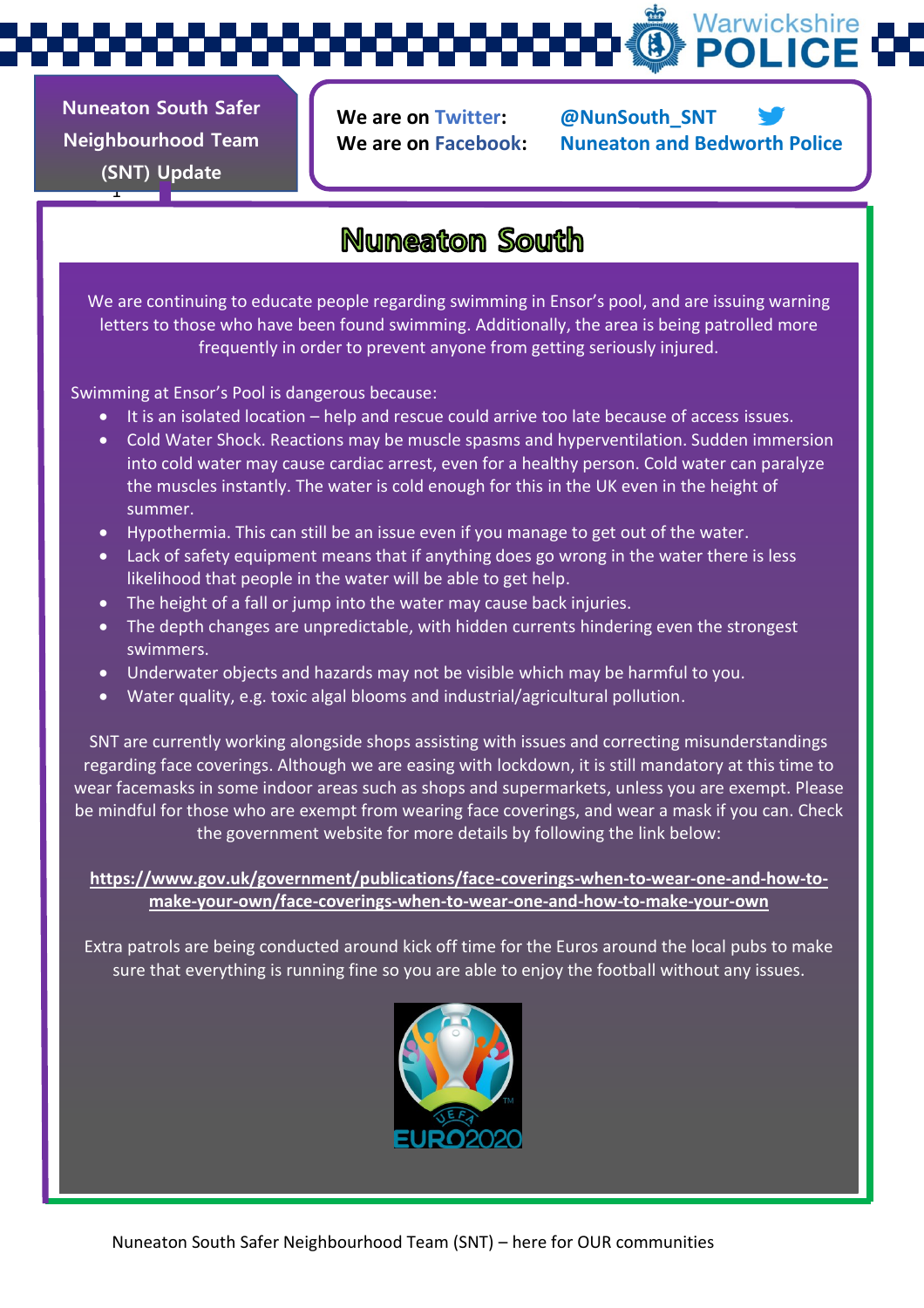## **Update on Our Priorities**

### **Ensor's Pool**

Thirty-two warning letters have been posted out to the parents/guardians of children that have been found to be either swimming or with others who were swimming in Ensor's Pool. There are many dangers that are associated with swimming there, so we are focusing our patrols in that area to keep members of the public safe.



### **Motorbikes**

We have seen a drastic drop in calls and issues regarding issues relating to motorbikes, which is an improvement on previous months as we continue to patrol, and give warnings to those using bikes in an antisocial manner. However, a few individuals are still riding them in an antisocial and unsafe manner. Please continue to report incidents regarding motorbikes driving dangerously either through 101 or [https://safeinwarwickshire.com/tag/dob](https://safeinwarwickshire.com/tag/dob-em-in/)[em-in/](https://safeinwarwickshire.com/tag/dob-em-in/)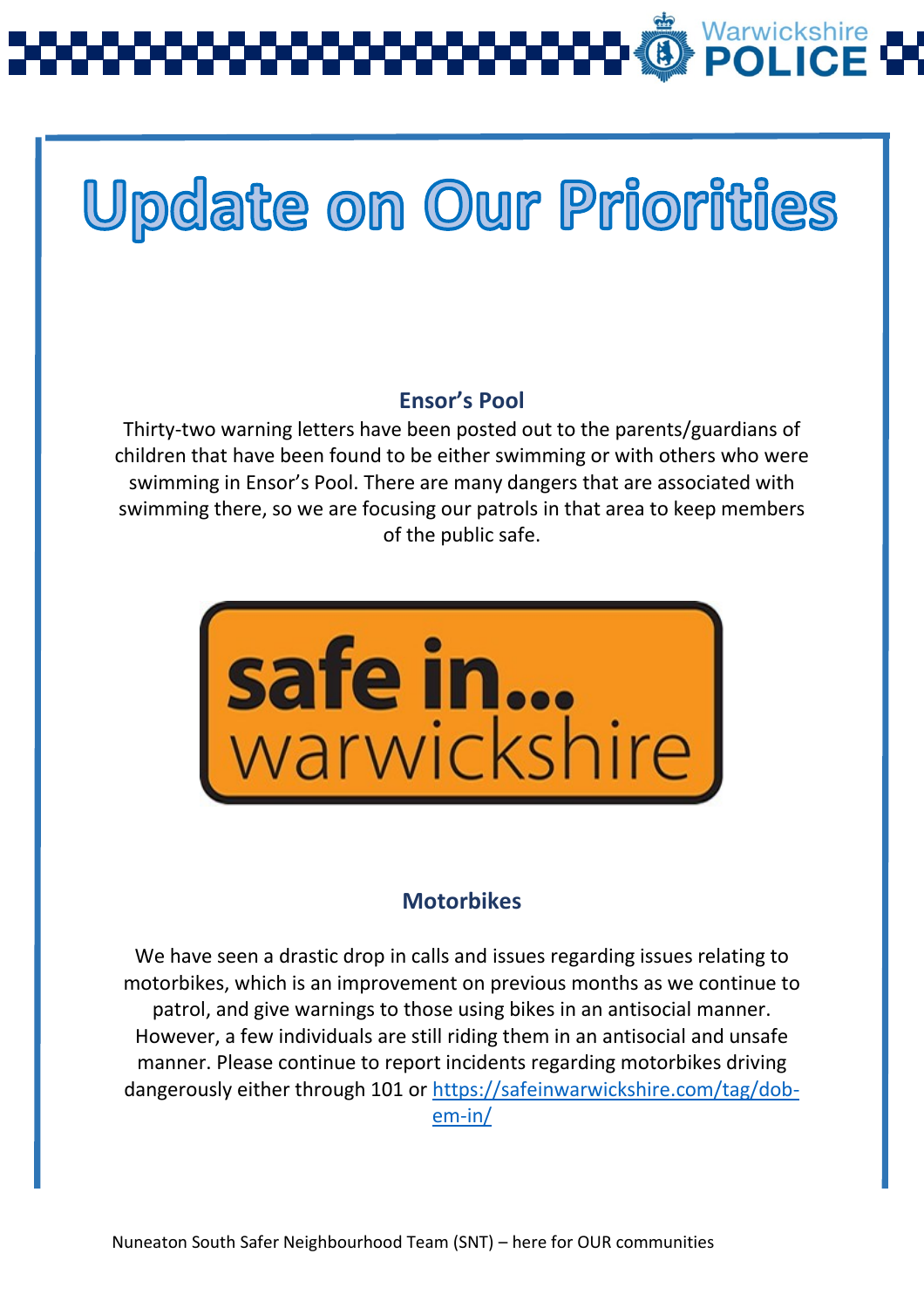# Warwickshire



### **Monthly Message from Hill Top, Arbury & Attleborough Officers…**

With less than a month until the Covid restrictions are likely to be lifted, the warmer weather coming in, and England's surprise win to get to the next stage in the Euros, there is a lot to celebrate about now we are heading into the summer. We would like to take this opportunity to thank you all for sticking with the Covid regulations, but to keep staying safe going forwards.

There are other ways you can stay safe in the upcoming summer months along with following the Covid guidelines. If you are going out and celebrating by drinking alcohol, make sure you are aware of your limits and know when you have had too much to drink, as drinking too much can make you sick, and in some cases lead to alcohol poisoning. It is always best to celebrate with friends so you can keep an eye out for each other in case you are developing symptoms. These include irregular or slow breathing, pale or blue skin due to low body temperature, and being unresponsive or passing out. If you think a friend has alcohol poisoning, call 999, and make sure to stay with them.

As the heat increases there is always a want to cool down, which some people do by taking a dive into Ensor's Pool. This is dangerous due to the lack of safety equipment, a potential for hidden currents, and the location meaning that emergency services may take longer to get to you if something does go wrong. We have issued a lot of warning letters to people who do take a swim there, so they are more aware of the dangers. There are a lot of other ways to cool down while also staying safe, including by taking a splash at your local leisure centre, getting an ice cream or two, or by wearing loose clothing and a sun hat.

Enjoy the sunshine, watch out for each other, and stay safe.

-PC Newman